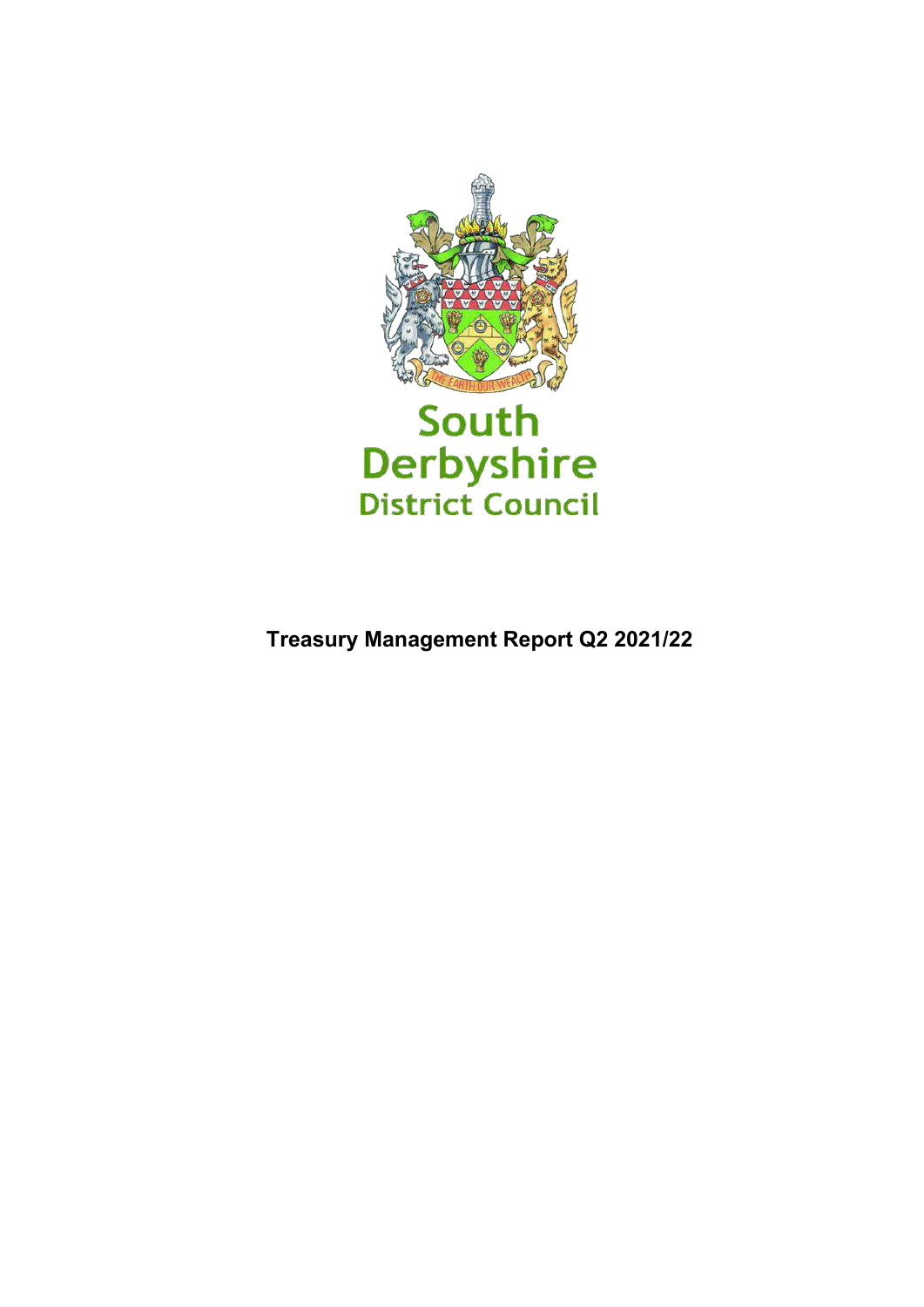# **Introduction**

The Authority has adopted the Chartered Institute of Public Finance and Accountancy's *Treasury Management in the Public Services: Code of Practice* (the CIPFA Code) which requires the Authority to approve treasury management semi-annual and annual reports.

The Authority's treasury management strategy for 2021/22 was approved at a meeting of the Authority on 24th February 2021. The Authority has borrowed and invested substantial sums of money and is therefore exposed to financial risks including the loss of invested funds and the revenue effect of changing interest rates. The successful identification, monitoring and control of risk are therefore central to the Authority's treasury management strategy.

The 2017 Prudential Code includes a requirement for local authorities to provide a Capital Strategy, a summary document approved by full Council covering capital expenditure and financing, treasury management and non-treasury investments. The Authority's Capital Strategy, complying with CIPFA's requirement, was approved by full Council on 18<sup>th</sup> March 2021.

The detail that follows is in accordance with the CIPFA Code and is written with support from the Council's Treasury Advisor, Arlingclose.

### **External Context**

**Economic background:** The economic recovery from coronavirus pandemic continued to dominate the first half of the financial year. By the end of the period over 48 million people in the UK had received their first dose of a COVID-19 vaccine and almost 45 million their second dose.

The Bank of England (BoE) held Bank Rate at 0.1% throughout the period and maintained its Quantitative Easing programme at £895 billion, unchanged since the November 2020 meeting. In its September 2021 policy announcement, the BoE noted it now expected the UK economy to grow at a slower pace than was predicted in August, as the pace of the global recovery had shown signs of slowing and there were concerns inflationary pressures may be more persistent. Within the announcement, Bank expectations for GDP growth for the third (calendar) quarter were revised down to 2.1% (from 2.9%), in part reflecting tighter supply conditions. The path of CPI inflation is now expected to rise slightly above 4% in the last three months of 2021, due to higher energy prices and core goods inflation. While the Monetary Policy Committee meeting ended with policy rates unchanged, the tone was more hawkish.

Government initiatives continued to support the economy over the quarter but came to an end on 30th September 2021, with businesses required to either take back the 1.6 million workers on the furlough scheme or make them redundant.

The latest labour market data showed that in the three months to July 2021 the unemployment rate fell to 4.6%. The employment rate increased, and economic activity rates decreased, suggesting an improving labour market picture. Latest data showed growth in average total pay (including bonuses) and regular pay (excluding bonuses) among employees was 8.3%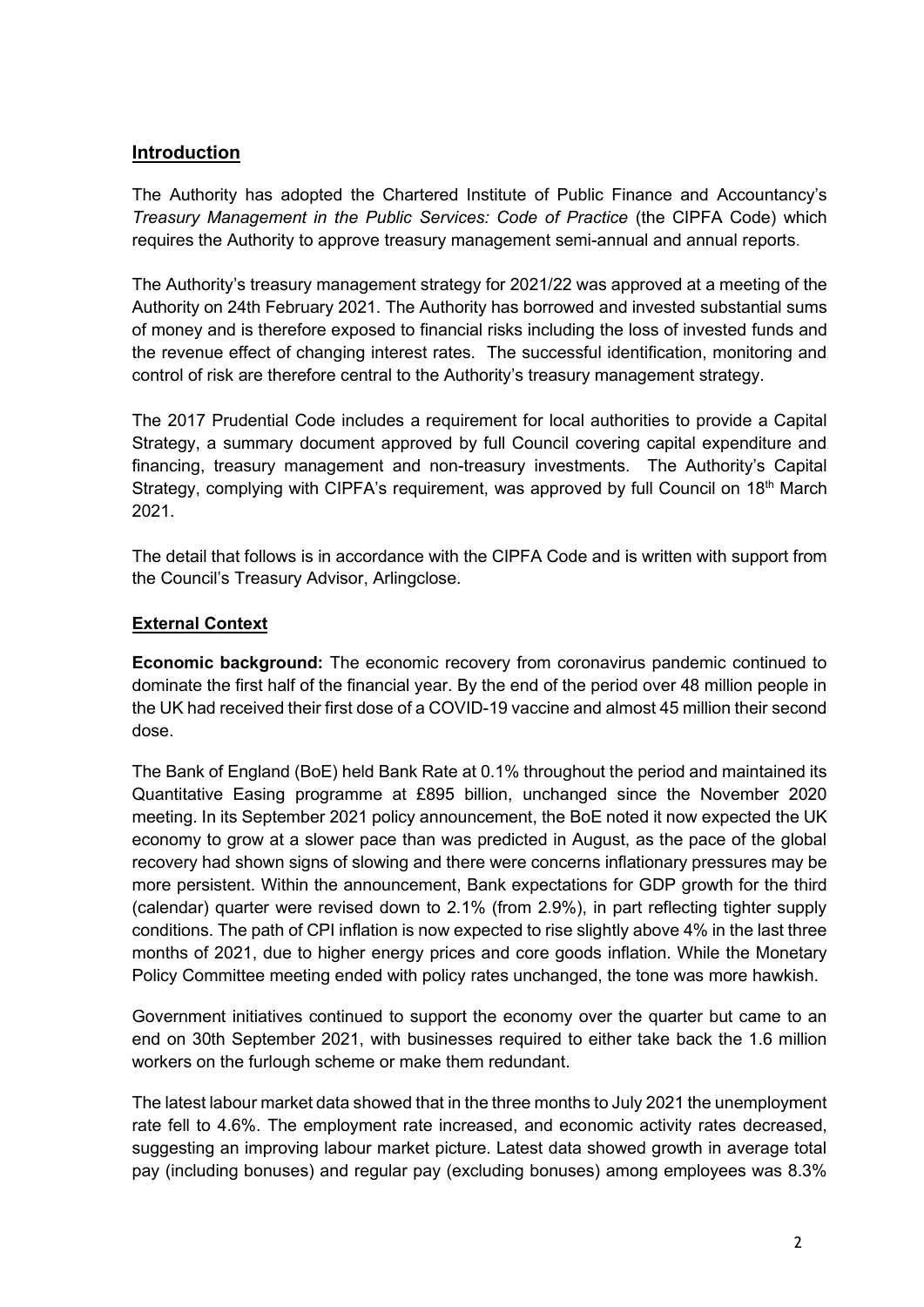and 6.3% respectively over the period. However, part of the robust growth figures is due to a base effect from a decline in average pay in the spring of last year associated with the furlough scheme.

Annual CPI inflation rose to 3.2% in August, exceeding expectations for 2.9%, with the largest upward contribution coming from restaurants and hotels. The Bank of England now expects inflation to exceed 4% by the end of the calendar year owing largely to developments in energy and goods prices. The Office of National Statistics' (ONS') preferred measure of CPIH which includes owner-occupied housing was 3.0% year/year, marginally higher than expectations for 2.7%.

The easing of restrictions boosted activity in the second quarter of calendar year, helping push GDP up by 5.5% q/q (final estimate vs 4.8% q/q initial estimate). Household consumption was the largest contributor. Within the sector breakdown production contributed 1.0% q/q, construction 3.8% q/q and services 6.5% q/q, taking all of these close to their prepandemic levels.

The US economy grew by 6.3% in Q1 2021 (Jan-Mar) and then by an even stronger 6.6% in Q2 as the recovery continued. The Federal Reserve maintained its main interest rate at between 0% and 0.25% over the period but in its most recent meeting made suggestion that monetary policy may start to be tightened soon.

The European Central Bank maintained its base rate at 0%, deposit rate at -0.5%, and asset purchase scheme at €1.85 trillion.

**Financial markets:** Monetary and fiscal stimulus together with rising economic growth and the ongoing vaccine rollout programmes continued to support equity markets over most of the period, albeit with a bumpy ride towards the end. The Dow Jones hit another record high while the UK-focused FTSE 250 index continued making gains over pre-pandemic levels. The more internationally focused FTSE 100 saw more modest gains over the period and remains below its pre-crisis peak.

Inflation worries continued during the period. Declines in bond yields in the first quarter of the financial year suggested bond markets were expecting any general price increases to be less severe, or more transitory, that was previously thought. However, an increase in gas prices in the UK and EU, supply shortages and a dearth of HGV and lorry drivers with companies willing to pay more to secure their services, has caused problems for a range of industries and, in some instance, lead to higher prices.

The 5-year UK benchmark gilt yield began the financial year at 0.36% before declining to 0.33% by the end of June 2021 and then climbing to 0.64% on 30th September. Over the same period the 10-year gilt yield fell from 0.80% to 0.71% before rising to 1.03% and the 20 year yield declined from 1.31% to 1.21% and then increased to 1.37%.

The Sterling Overnight Rate (SONIA) averaged 0.05% over the quarter.

**Credit review:** Credit default swap spreads were flat over most of period and are broadly in line with their pre-pandemic levels. In late September spreads rose by a few basis points due to concerns around Chinese property developer Evergrande defaulting but are now falling back. The gap in spreads between UK ringfenced and non-ringfenced entities continued to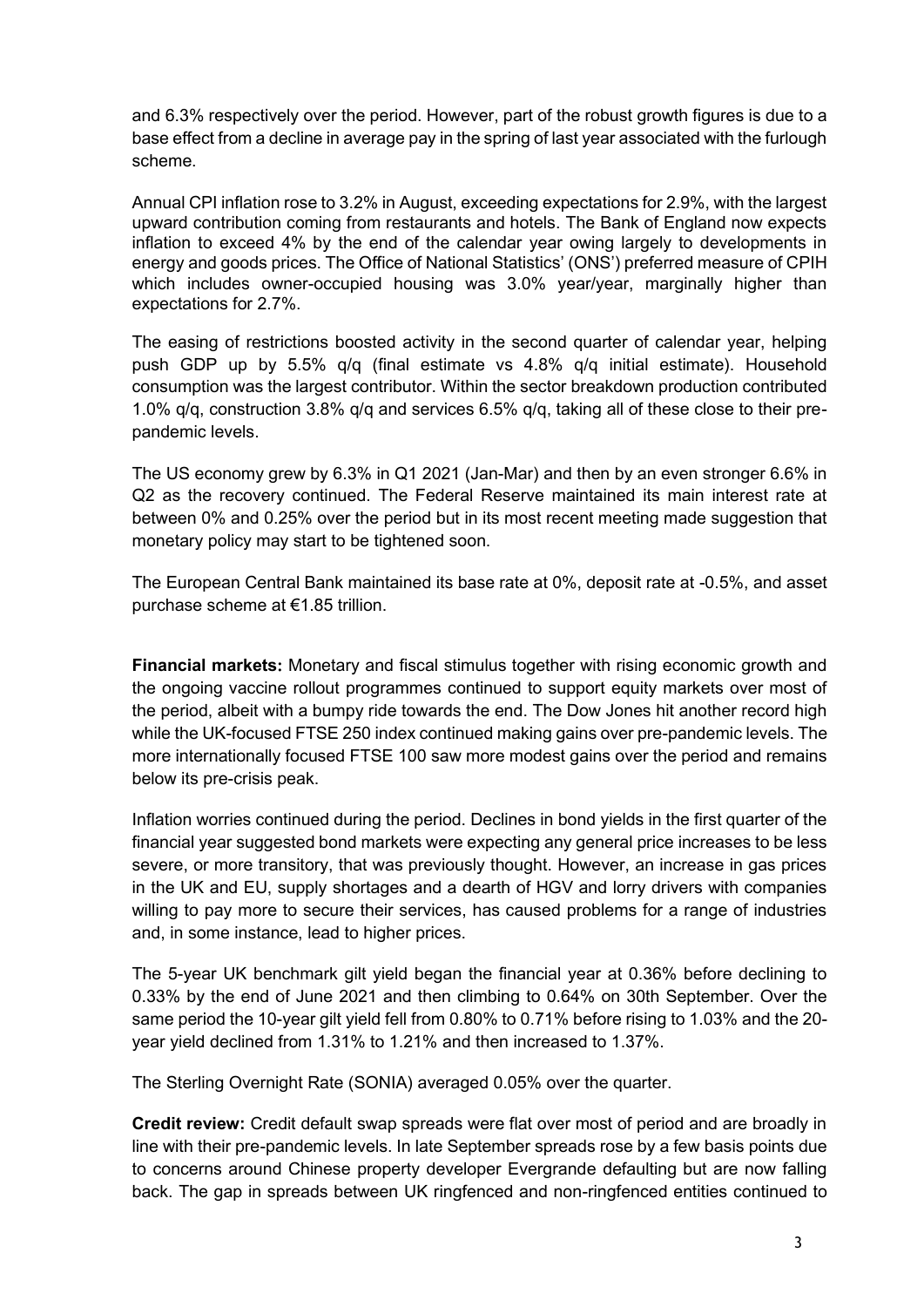narrow, but Santander UK remained an outlier compared to the other ringfenced/retail banks. At the end of the period Santander UK was trading the highest at 53bps and Lloyds Banks Plc the lowest at 32bps. The other ringfenced banks were trading between 37-39bps and Nationwide Building Society was 39bps.

Over the period Fitch and Moody's upwardly revised to stable the outlook on a number of UK banks and building societies on our counterparty list, recognising their improved capital positions compared to last year and better economic growth prospects in the UK.

Fitch also revised the outlooks for Nordea, Svenska Handelsbanken and Handelsbanken plc to stable from negative. The rating agency considered the improved economic prospects in the Nordic region to have reduced the baseline downside risks it previously assigned to the lenders.

The successful vaccine rollout programme is credit positive for the financial services sector in general and the improved economic outlook has meant some institutions have been able to reduce provisions for bad loans. While there is still uncertainty around the full extent of the losses banks and building societies will suffer due to the pandemic-related economic slowdown, the sector is in a generally better position now compared to earlier this year and 2020.

At the end of the period Arlingclose had completed its full review of its credit advice on unsecured deposits. The outcome of this review included the addition of NatWest Markets plc to the counterparty list together with the removal of the suspension of Handelsbanken plc. In addition, the maximum duration for all recommended counterparties was extended to 100 days.

As ever, the institutions and durations on the Authority's counterparty list recommended by treasury management advisors Arlingclose remain under constant review.

#### **Local Context**

On 31st March 2021, the Authority had net borrowing of (£3.032m) arising from its revenue and capital income and expenditure. This fell to (£12.606M) by the end of the quarter. The underlying need to borrow for capital purposes is measured by the Capital Financing Requirement (CFR), while usable reserves and working capital are the underlying resources available for investment. These factors are summarised in below.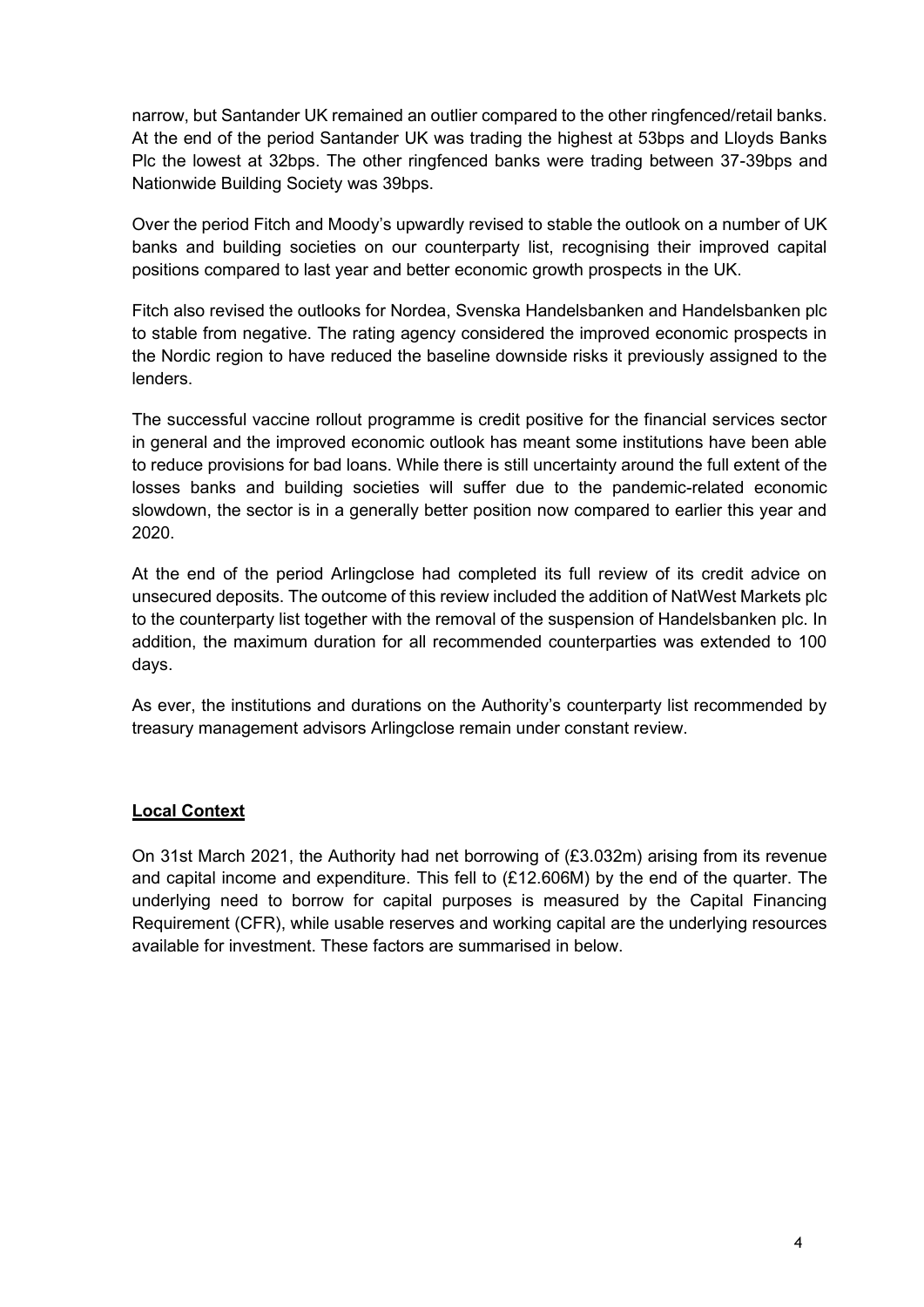# **Capital Financing Requirement (CFR)**

|                                                       | 31.03.21<br>Actual<br>£,000 | 30.09.21<br><b>Actual</b><br>£'000 |
|-------------------------------------------------------|-----------------------------|------------------------------------|
| <b>Housing Revenue Account</b>                        |                             |                                    |
| Debt Outstanding                                      | 57,423                      | 57,423                             |
| Capital Financing Requirement (CFR)                   | 61,584                      | 61,584                             |
| <b>Statutory Debt Cap</b>                             | 66,853                      | 66,853                             |
| <b>Borrowing Capacity (Cap less Debt Outstanding)</b> | 9,430                       | 9,430                              |
|                                                       |                             |                                    |
| <b>General Fund</b>                                   |                             |                                    |
| Debt Outstanding                                      | 0                           | 0                                  |
| Capital Financing Requirement (CFR)                   | 4,667                       | 4,667                              |
| <b>Borrowing Capacity (Cap less Debt Outstanding)</b> | 4,667                       | 4,667                              |
| <b>Total Capital Financing Requirement (CFR)</b>      | 66,251                      | 66,251                             |

The Authority's current strategy is to maintain borrowing and investments below their underlying levels, sometimes known as internal borrowing, in order to reduce risk and keep interest costs low.

The overall treasury management position as at 30<sup>th</sup> September 2021 and the change during the quarter is shown below.

|                              | 30.06.21<br><b>Balance</b><br>£m | Movement<br>£m | 30.09.21<br><b>Balance</b><br>£m | Average<br>Rate<br>% |
|------------------------------|----------------------------------|----------------|----------------------------------|----------------------|
| Long-term borrowing:         |                                  |                |                                  |                      |
| Fixed                        | 47,423                           | 0              | 47,423                           | 3.19%                |
| Variable                     | 10,000                           | 0              | 10,000                           | 0.17%                |
| Short-term borrowing         | 89                               | 0              | 89                               | 0.00%                |
| <b>Total borrowing</b>       | 57,512                           | $\mathbf 0$    | 57,512                           |                      |
| Long-term<br>investments     | 4,000                            | 0              | 4,000                            |                      |
| Short-term<br>investments    | 53,500                           | 9,500          | 63,000                           | 0.10%                |
| Cash and cash<br>equivalents | 3,213                            | $-95$          | 3,118                            | 0.00%                |
| <b>Total investments</b>     | 60,544                           | 9405           | 70,118                           |                      |
| Net borrowing                | $-3,032$                         | 9405           | $-12,606$                        |                      |

## **Treasury Management Summary**

### **Borrowing update**

Local authorities can borrow from the PWLB provided they can confirm they are not planning to purchase 'investment assets primarily for yield' in the current or next two financial years, with confirmation of the purpose of capital expenditure from the Section 151 Officer.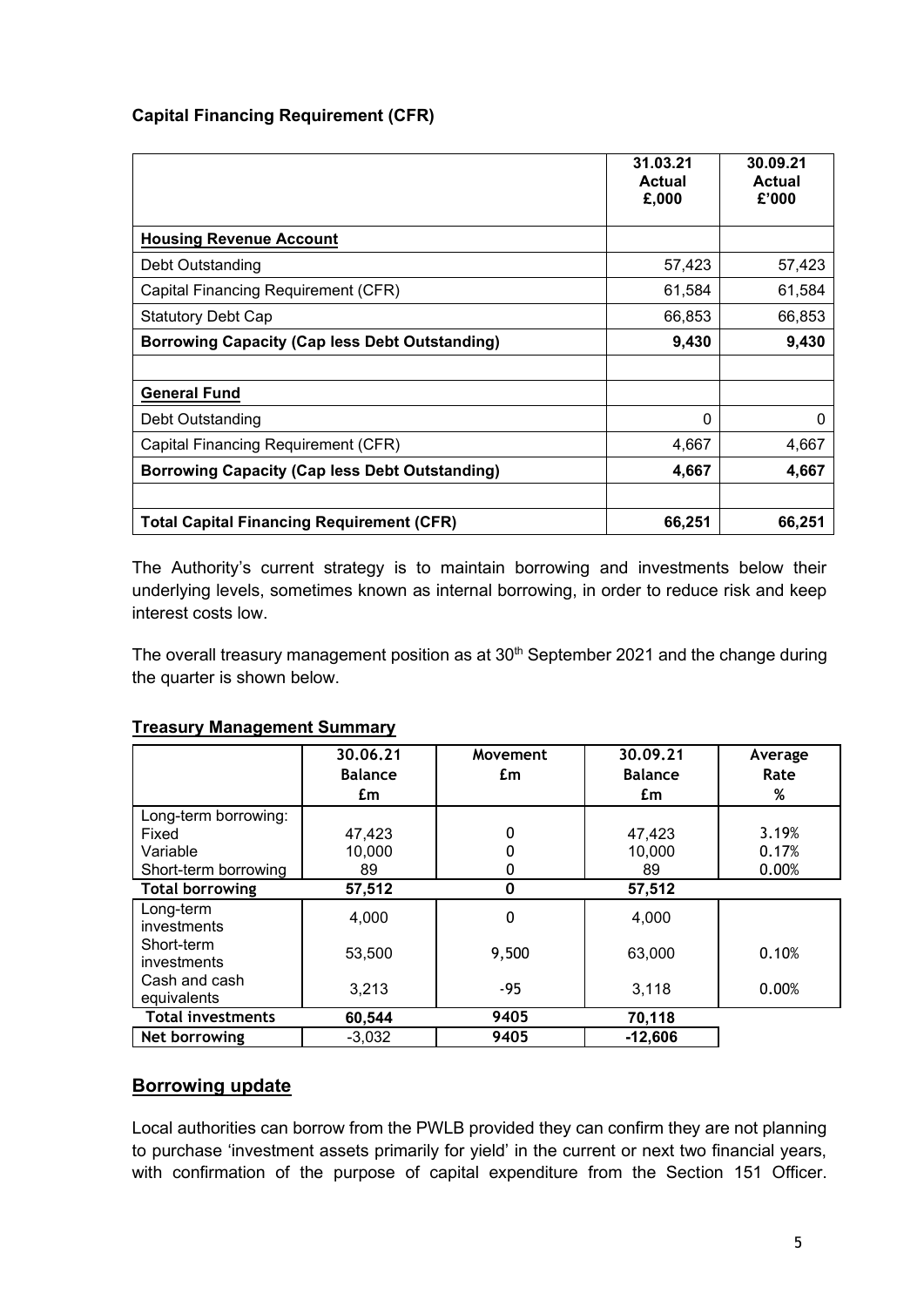Authorities that are purchasing or intending to purchase investment assets primarily for yield will not be able to access the PWLB except to refinance existing loans or externalise internal borrowing.

Acceptable use of PWLB borrowing includes service delivery, housing, regeneration, preventative action, refinancing and treasury management.

Competitive market alternatives may be available for authorities with or without access to the PWLB. However, the financial strength of the individual authority and borrowing purpose will be scrutinised by commercial lenders.

The Authority is not planning to purchase any investment assets primarily for yield within the next three years and so is able fully access the PWLB.

### Revised PWLB Guidance

HM Treasury published further guidance on PWLB borrowing in August 2021 providing additional detail and clarifications predominantly around the definition of an 'investment asset primarily for yield'. The principal aspects of the new guidance are:

- Capital expenditure incurred or committed to before 26th November 2020 is allowable even for an 'investment asset primarily for yield'.
- Capital plans should be submitted by local authorities via a DELTA return. These open for the new financial year on 1st March and remain open all year. Returns must be updated if there is a change of more than 10%.
- An asset held primarily to generate yield that serves no direct policy purpose should not be categorised as service delivery.
- Further detail on how local authorities purchasing investment assets primarily for yield can access the PWLB for the purposes of refinancing existing loans or externalising internal borrowing.
- Additional detail on the sanctions which can be imposed for inappropriate use of the PWLB loan. These can include a request to cancel projects, restrictions to accessing the PLWB and requests for information on further plans.

#### Changes to PWLB Terms and Conditions from 8th September 2021

The settlement time for a PWLB loan has been extended from two workings days  $(T+2)$ to five working days (T+5). In a move to protect the PWLB against negative interest rates, the minimum interest rate for PWLB loans has also been set at 0.01% and the interest charged on late repayments will be the higher of Bank of England Base Rate or 0.1%.

Municipal Bonds Agency (MBA): The MBA is working to deliver a new short-term loan solution, available in the first instance to principal local authorities in England, allowing them access to short-dated, low rate, flexible debt. The minimum loan size is expected to be £25 million. Importantly, local authorities will borrow in their own name and will not cross guarantee any other authorities.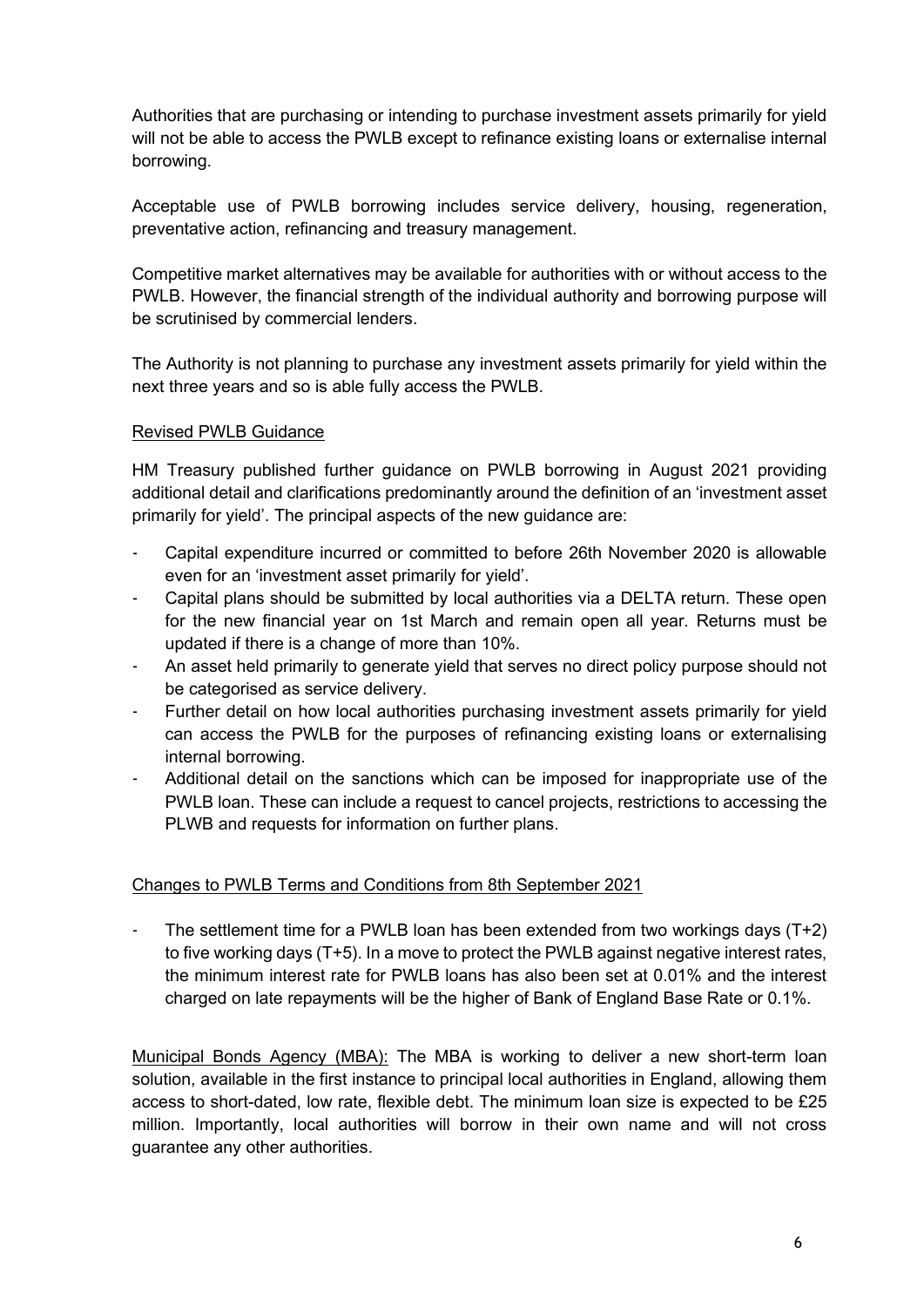If the Authority intends future borrowing through the MBA, it will first ensure that it has thoroughly scrutinised the legal terms and conditions of the arrangement and is satisfied with them.

UK Infrastructure Bank: £4bn has been earmarked for of lending to local authorities by the UK Infrastructure Bank which is wholly owned and backed by HM Treasury. The availability of this lending to local authorities, for which there will be a bidding process, is yet to commence. Loans will be available for qualifying projects at gilt yields plus 0.6%, which is 0.2% lower than the PWLB certainty rate.

### **Borrowing Activity**

At 30th September 2021 the Authority held £57.4m of loans. These loans were taken out by the Authority in 2011/12 for the purpose of HRA self-financing. The principal element of these loans is repayable in full on maturity, with interest being paid each March and September.

The short-term borrowing of £89k relates to deposits received from two Parish Councils within the District. These loans can be recalled on immediate notice. Interest is calculated at the Bank of England Base Rate, less 1%. No interest is currently being paid due to the Base Rate being less than 1%.

The following table shows the maturity dates of the loans and rate of interest payable.

|                                  | <b>Type</b> | Value  | Rate | <b>Maturity</b> |
|----------------------------------|-------------|--------|------|-----------------|
| <b>Loan Profile</b>              |             | £'000  | ℅    |                 |
| Public Works Loan Board          | Variable    | 10,000 | 0.23 | 2021/22         |
| Public Works Loan Board          | Fixed       | 10,000 | 2.70 | 2023/24         |
| Public Works Loan Board          | Fixed       | 10,000 | 3.01 | 2026/27         |
| Public Works Loan Board          | Fixed       | 10,000 | 3.30 | 2031/32         |
| <b>Public Works Loan Board</b>   | Fixed       | 10,000 | 3.44 | 2036/37         |
| <b>Public Works Loan Board</b>   | Fixed       | 7,423  | 3.50 | 2041/42         |
| <b>Total Long-term borrowing</b> |             | 57,423 |      |                 |
| Short-term Parish Council Loans  |             | 89     | 0.00 |                 |
| <b>Total borrowing</b>           |             | 57.512 |      |                 |

#### Borrowing Position

The Authority's chief objective when borrowing has been to strike an appropriately low risk balance between securing low interest costs and achieving cost certainty over the period for which funds are required, with flexibility to renegotiate loans should the Authority's long-term plans change being a secondary objective.

In keeping with these objectives, no new borrowing was undertaken while £10m of existing loans will be allowed to mature without replacement. This strategy enabled the Authority to reduce net borrowing costs (despite foregone investment income) and reduce overall treasury risk.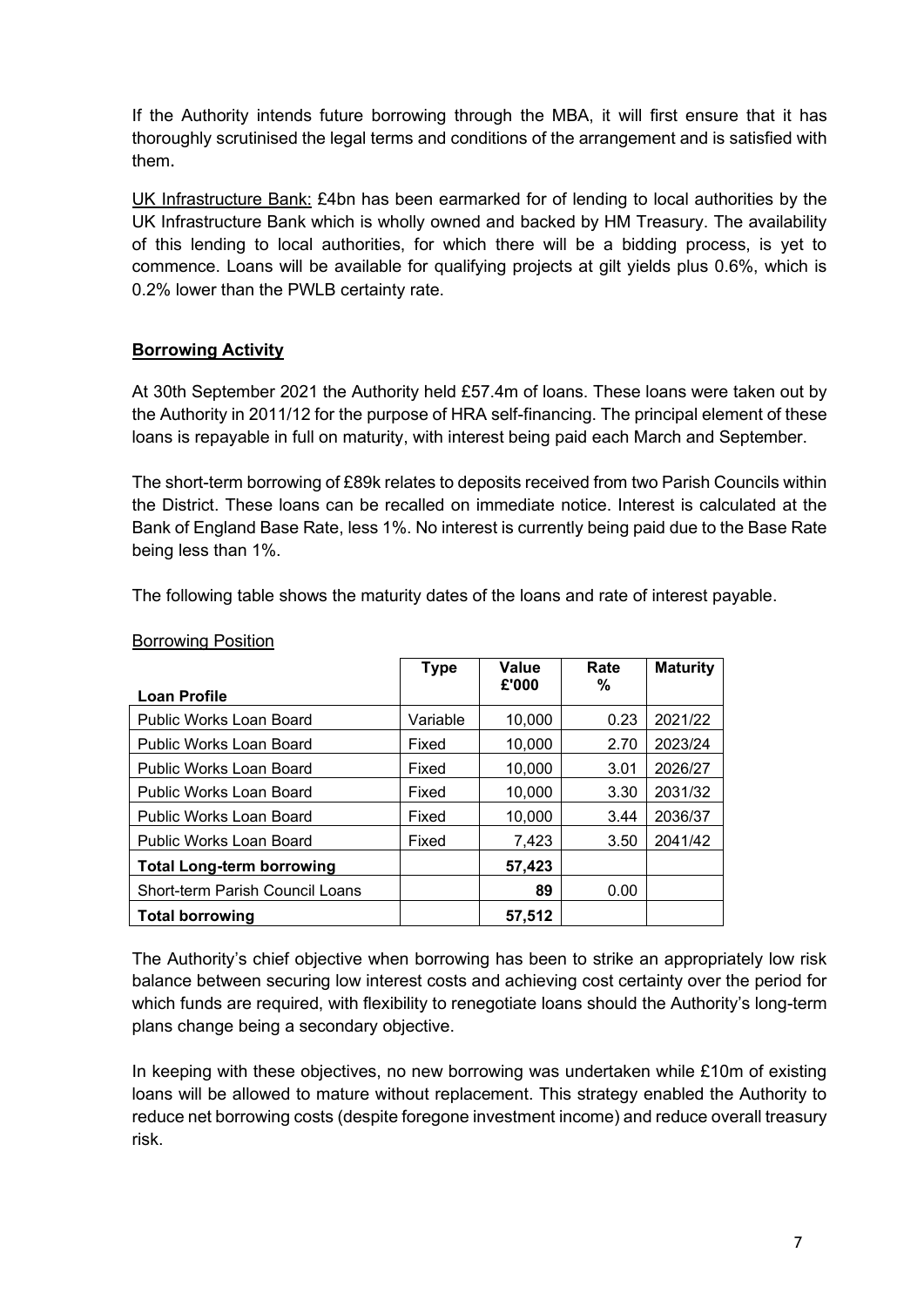# **Treasury Investment Activity**

During the last quarter the Authority has received £1.6m central government funding to offer out grant schemes to support small and medium businesses, and members of the public in isolation during the coronavirus pandemic. The additional funds received have been temporarily invested in short-dated, liquid instruments such as call accounts and Money Market Funds. The Authority has distributed £0.5m of these funds by the end of September.

The Authority holds significant invested funds, representing income received in advance of expenditure plus balances and reserves held. During the quarter, the Authority's investment balance ranged between £60m and £70m, due to timing differences between income and expenditure. The investment position during the quarter is shown in the table below.

|                                     | 31.03.21<br><b>Balance</b><br>£'000 | Q2 2021<br><b>Movement</b><br>£'000 | 30.09.21<br><b>Balance</b> | 30.09.21<br><b>Rate of</b><br><b>Return</b> |
|-------------------------------------|-------------------------------------|-------------------------------------|----------------------------|---------------------------------------------|
|                                     |                                     |                                     | £'000                      | $\%$                                        |
| Banks (unsecured)                   | $-956$                              | 2,162                               | 3,118                      | 0.00%                                       |
| <b>Local Authorities</b>            | 44,000                              | 5,000                               | 49,000                     | 0.15%                                       |
| <b>Money Market</b><br><b>Funds</b> | 13,500                              | 500                                 | 14,000                     | 0.00%                                       |
| <b>CCLA Property</b><br>Fund        | 4,000                               | 0                                   | 4,000                      | 3.48%                                       |
| <b>Total investments</b>            | 60,544                              | 7,662                               | 70,118                     |                                             |

Treasury Investment Position

Both the CIPFA Code and government guidance require the Authority to invest its funds prudently, and to have regard to the security and liquidity of its treasury investments before seeking the optimum rate of return, or yield. The Authority's objective when investing money is to strike an appropriate balance between risk and return, minimising the risk of incurring losses from defaults and the risk of receiving unsuitably low investment income.

Ultra-low short-dated cash rates which have been a feature since March 2020 when Bank Rate was cut to 0.1% have resulted in the return on sterling low volatility net asset value money market funds (LVNAV MMFs) being close to zero even after some managers have temporarily waived or lowered their fees. At this stage net negative returns are not the central case of most MMF managers over the short-term, and fee waivers should maintain positive net yields, but the possibility cannot be ruled out.

Deposit rates with the Debt Management Account Deposit Facility (DMADF) are also largely around zero.

The progression of risk and return metrics are shown in the extracts from Arlingclose's quarterly investment benchmarking below.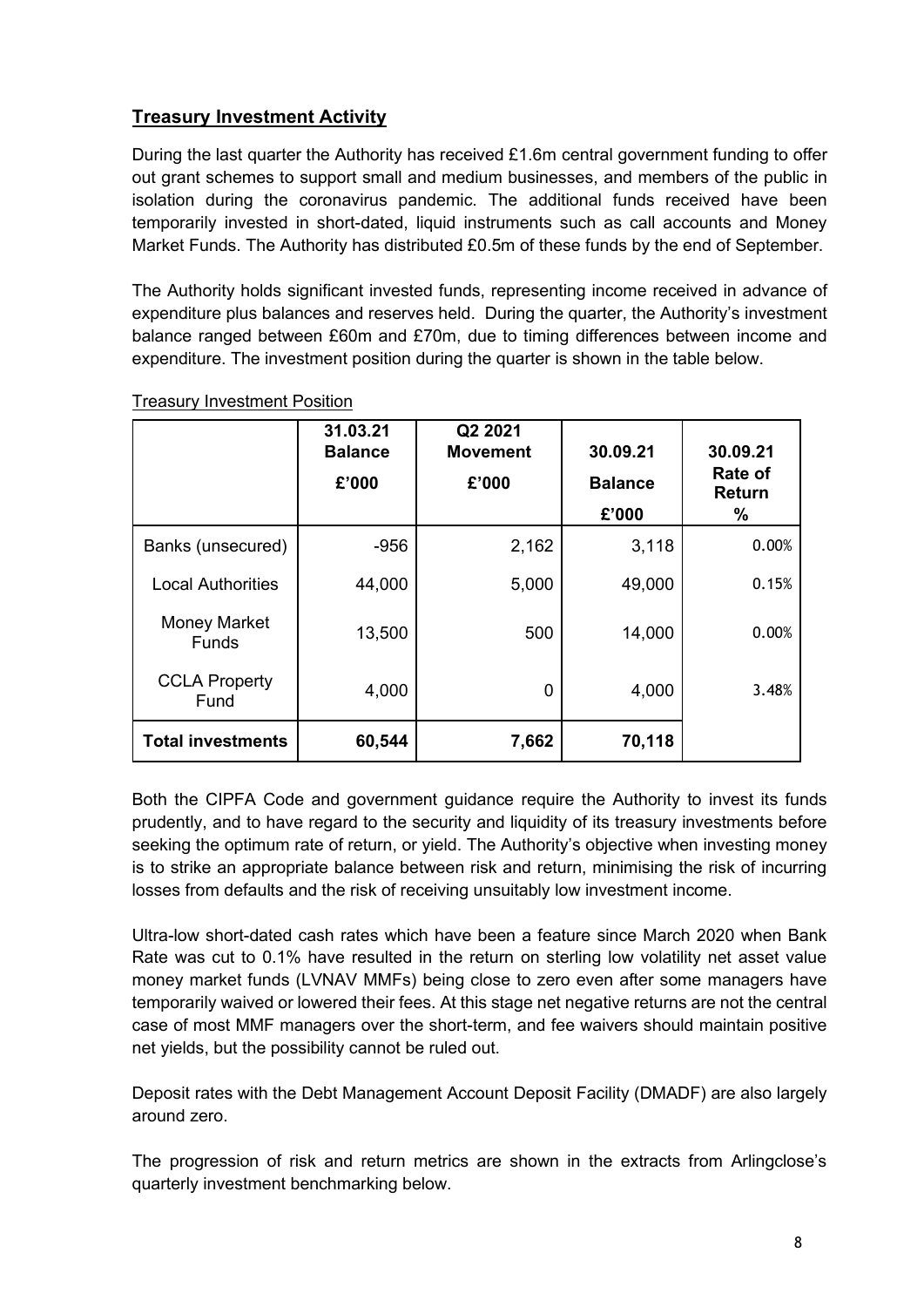### Investment Benchmarking – Treasury investments managed in-house (excludes CCLA)

|                    | <b>Credit</b><br><b>Score</b> | <b>Credit Rating</b> | <b>Bail-in</b><br><b>Exposure</b> | Weighted<br>Average<br><b>Maturity</b><br>(days) | Rate of<br>Return % |
|--------------------|-------------------------------|----------------------|-----------------------------------|--------------------------------------------------|---------------------|
| 30.09.2021         | 4.46                          | AA-                  | 26%                               | 78                                               | 0.36%               |
| <b>Similar LAs</b> | 4.66                          | A+                   | 69%                               | 55                                               | 1.20%               |
| <b>All LAs</b>     | 4.69                          | A+                   | 69%                               | 44                                               | 0.78%               |

Security benchmark

**Credit Score**: This is a value weighted average score calculated by weighting the credit score of each investment by its value. A higher number indicates a higher risk.

**Credit Rating:** This is based on the long term rating assigned to each institution in the portfolio, by ratings agencies Fitch, Moody's and Standard & Poor's. Ratings rang from AAA to D, and can be modified by +/

**Bail in Exposure:** The adoption of a bail in regime for failed banks results in a potential increased risk of loss of funds for local authority should this need to be implemented. Therefore a lower exposure to bail in investments reduces this risk.

**Weighted Average Maturity**: This is an indicator of the average duration of the internally managed investments. Similar authorities have a similar profile to South Derbyshire; other larger authorities tend to hold a greater proportion of fund in money markets than fixed term deposits with other LAs, due to their cash flow requirements.



This chart illustrates the type of investment funds held by the Council in comparison to other similar Local Authorities, this shows in greater detail, the comparisons in the bail in exposure and rate of return, on the above security benchmark table. The unsecured funds held by other Local Authorities is a much higher percentage of their investment portfolio, which will offer them a higher rate of return (1.20%), however the bail in exposure risk to funds is 69% of their total portfolio. The Council have invested their funds in much safer secured investments (Government) which my produce a smaller yield (0.36%) but the risk to Council funds is low at 26%.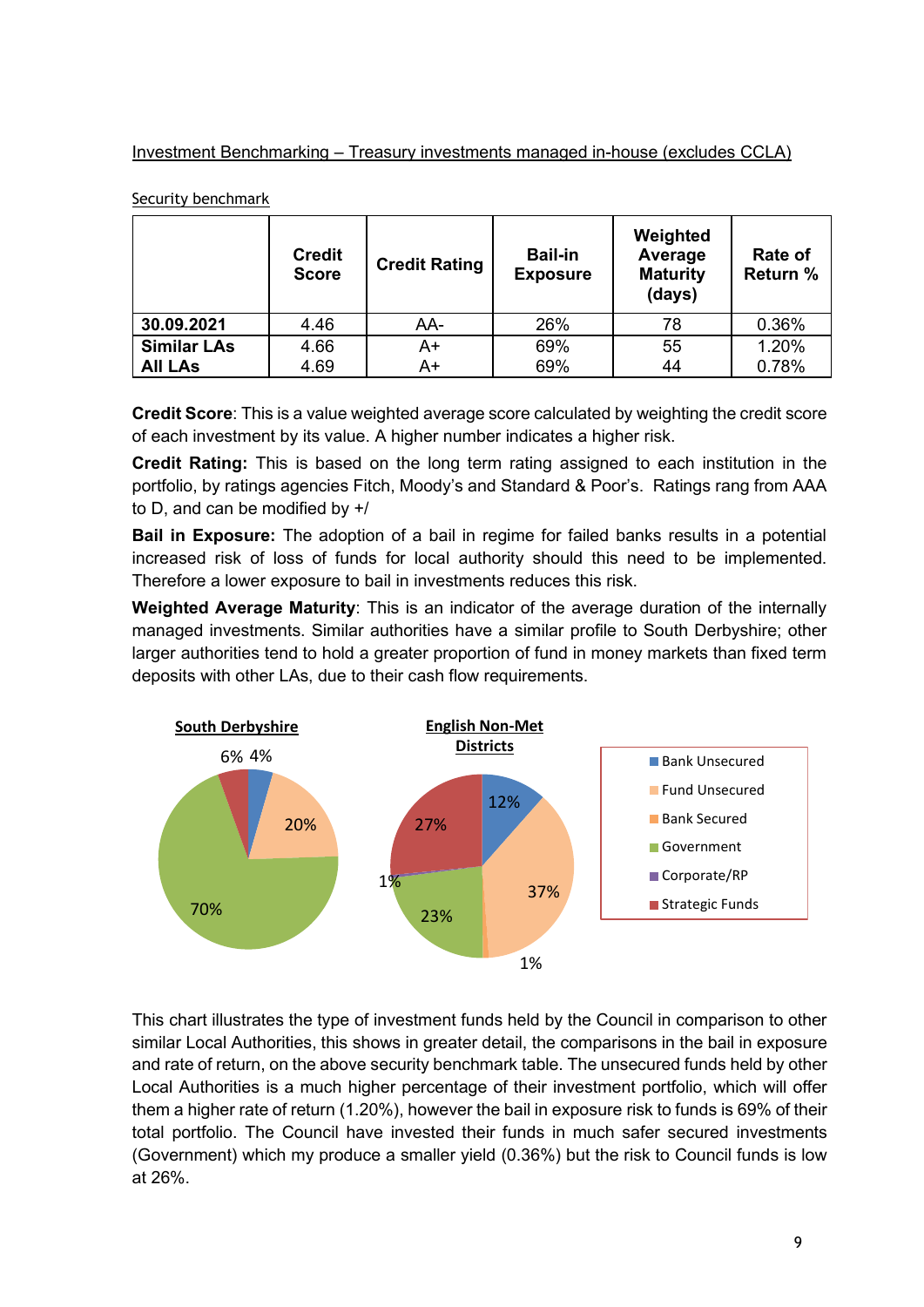### **Externally Managed Pooled Funds**

£4m of the Authority's investments are invested in externally managed strategic pooled property funds where short-term security and liquidity are lesser considerations, and the objectives instead are regular revenue income and long-term price stability. These funds are expected to generate an average return of £30k - £40k per quarter, its estimated £120k - £160k income return will be achieved this year, which is used to support services in year.

Because the Authority's externally managed funds have no defined maturity date, but are available for withdrawal after a notice period, their performance and continued suitability in meeting the Authority's investment objectives are regularly reviewed. Strategic fund investments are made in the knowledge that capital values will move both up and down on months, quarters and even years; but with the confidence that over a three- to five-year period total returns will exceed cash interest rates.

|                                        |            |        | 2021/22 2021/22 |
|----------------------------------------|------------|--------|-----------------|
|                                        |            | Q1     | Q<br>21         |
| Dividend Received                      | £          | 35,660 | 33,500          |
| <b>Annual Equivalent Interest Rate</b> | $\%$       | 3.83%  | 3.48%           |
| <b>Bid (Selling) Price</b>             | pence/unit | 298.98 | 309.24          |

#### CCLA Property Fund Performance

The mid-market value of the fund as at the  $30<sup>th</sup>$  September is £3,909,350 and the bid market value is £3,848,739. The quarters market and bid values have increased from June 21 by 3.43%. This reinforces the notion that the Fund should only be considered for long-term investments.

The authority's investment in the CCLA fund will remain stable throughout 21/22 with performance continuing to yield positive dividends.

#### **Performance**

#### **Average 7 day Interest Rate**

The main indicator the Council uses to measure its return on short-term investments to average over the year, is the Average 7-Day Money Market Rate. This is a standard measure of performance. Performance for the second quarter is shown below.

|                                                       | As at<br>30.06.21 | As at<br>30.09.21 |
|-------------------------------------------------------|-------------------|-------------------|
| Average 7-Day Money Market Rate (Target)              | 0.10%             | 0.09%             |
| Average Interest Rate Achieved on Short Term Deposits | 0.10%             | 0.09%             |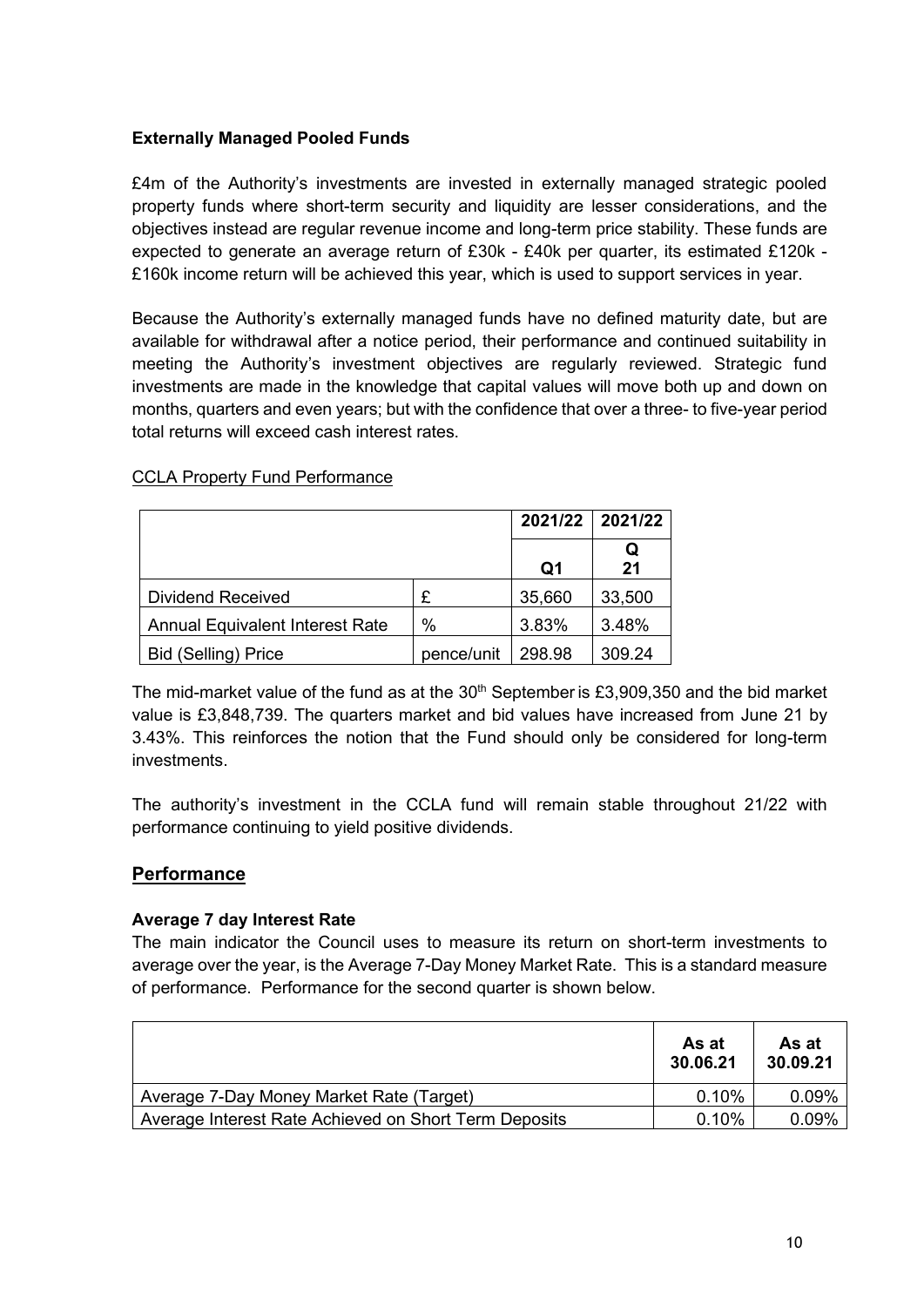# **Cost of Debt**

This indicator shows how much the costs of borrowing impact upon each household (at Band D Council Tax rate) in the District. The impact on Council Tax is positive as the General Fund has no actual debt. The performance for the first quarter is shown below using the current interest received and the estimated annual interest based on current returns. This is compared to the actual annual interest received last year.

| <b>General Fund Impact per Council Tax Payer</b> | Actual<br>31.03.2021 | Actual<br>30.09.21 | <b>Estimated</b><br>31.03.2022 |
|--------------------------------------------------|----------------------|--------------------|--------------------------------|
|                                                  | £'000                | £'000              | £'000                          |
| Net Interest Received - General Fund             | $-E247,667$          | $-E75,026$         | $-£150,052$                    |
| <b>Band D Properties</b>                         | 34,474               | 35,218             | 35,218                         |
| <b>Cost per Band D Property</b>                  | $-E7.18$             | $-E2.13$           | $-E4.26$                       |

The cost of debt on each council tenant (HRA) is shown below. The performance for the first quarter is the actual costs compared to the estimated costs for the year. The fluctuation in interest paid is the decrease in interest rate of the £10m variable loan and the acquisition of new council houses.

| <b>HRA Debt Interest per</b>    | 31.03.21  | 30.09.2021       |
|---------------------------------|-----------|------------------|
| <b>Dwelling</b>                 | Actual    | <b>Estimated</b> |
| <b>HRA Interest Payable</b>     | 1,540,408 | 1,521,944        |
| <b>Dwellings</b>                | 2,974     | 2,974            |
| <b>Annual Cost per Dwelling</b> | £517.96   | £511.75          |

# **Compliance**

The Chief Finance Officer reports that during the second quarter treasury management activities have fully complied with the CIPFA Code of Practice and the Authority's approved Treasury Management Strategy.

Compliance with specific investment limits is demonstrated in the table below: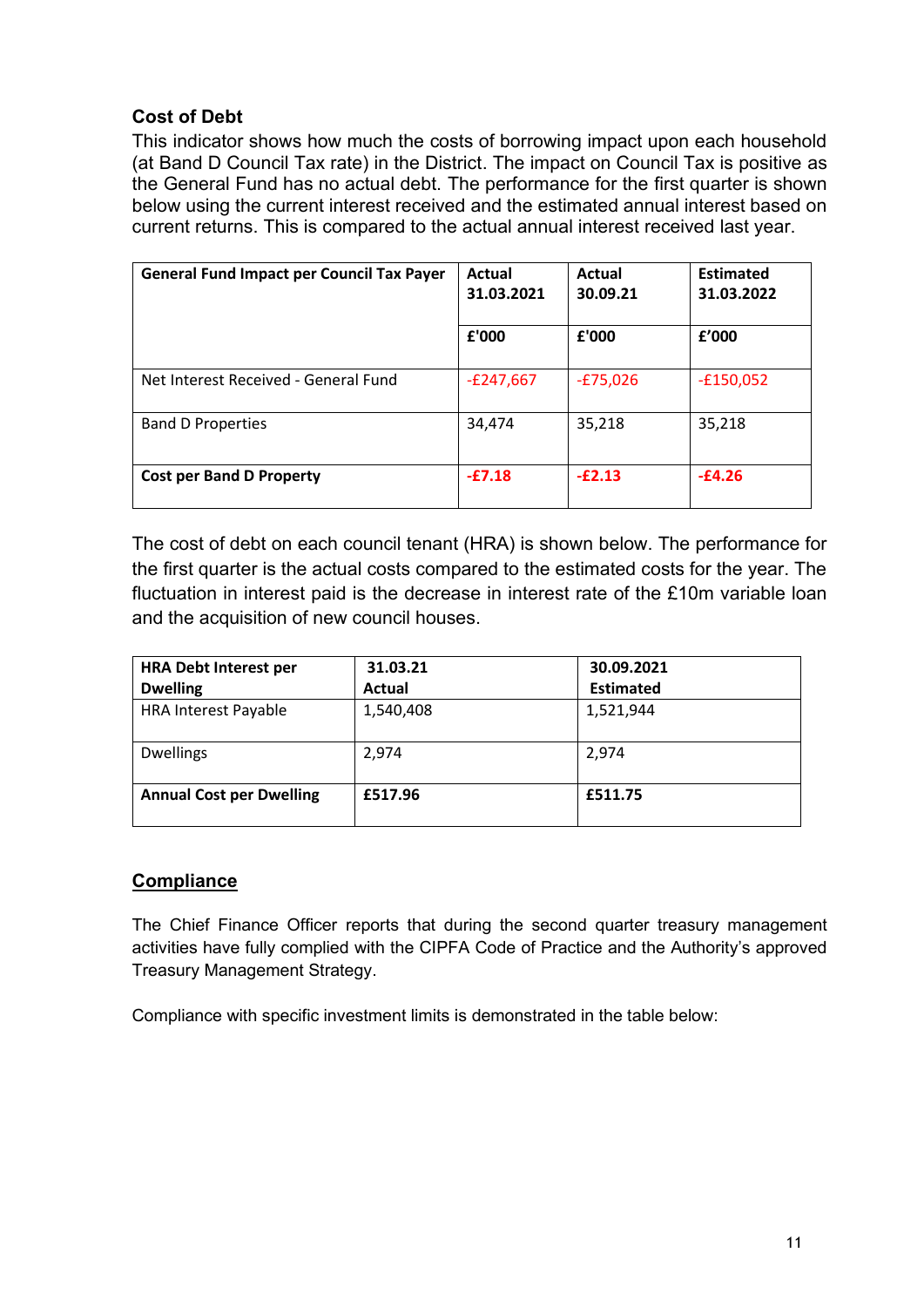### **Investment limits**

| <b>Sector</b>                                             | <b>Maximum</b><br><b>Investment</b><br>Q2 2021 | Counterparty<br>Limit | <b>Time</b><br>Limit | <b>Sector</b><br>Limit | <b>Complied</b> |
|-----------------------------------------------------------|------------------------------------------------|-----------------------|----------------------|------------------------|-----------------|
| The UK<br>Government                                      | £13.5m                                         | £20m                  | 364 days             | n/a                    | $\checkmark$    |
| Local<br>authorities &<br>other<br>government<br>entities | £38m                                           | £5m                   | 364 days             | Unlimited              | $\checkmark$    |
| <b>Banks</b><br>(unsecured)*                              | £2.7m                                          | £3m<br>35 days        |                      | Unlimited              | $\checkmark$    |
| <b>Building</b><br>societies<br>(unsecured)*              | £4m                                            | £2m                   |                      | £5%m                   | $\checkmark$    |
| <b>Money Market</b><br>Funds*                             | £2m<br>£14m<br>60 days                         |                       |                      | £14m                   | $\checkmark$    |
| Strategic<br><b>Pooled Funds</b>                          | £4m                                            | £4m                   | £4m<br>n/a           |                        | $\checkmark$    |
| Other<br>Investments*                                     | 0                                              | £1m                   | 35 days              | <b>Unlimited</b>       |                 |

### Revisions to CIPFA Codes

In February 2021 CIPFA launched two consultations on changes to its Prudential Code and Treasury Management Code of Practice. These followed the Public Accounts Committee's recommendation that the prudential framework should be further tightened following continued borrowing by some authorities for investment purposes. In June, CIPFA provided feedback from this consultation.

In September CIPFA issued the revised Codes and Guidance Notes in draft form and opened the latest consultation process on their proposed changes. The changes include:

- Clarification that (a) local authorities must not borrow to invest primarily for financial return (b) it is not prudent for authorities to make any investment or spending decision that will increase the Capital Financing Requirement, and so may lead to new borrowing, unless directly and primarily related to the functions of the authority.
- Categorising investments as those (a) for treasury management purposes, (b) for service purposes and (c) for commercial purposes.
- Defining acceptable reasons to borrow money: (i) financing capital expenditure primarily related to delivering a local authority's functions, (ii) temporary management of cash flow within the context of a balanced budget, (iii) securing affordability by removing exposure to future interest rate rises and (iv) refinancing current borrowing, including replacing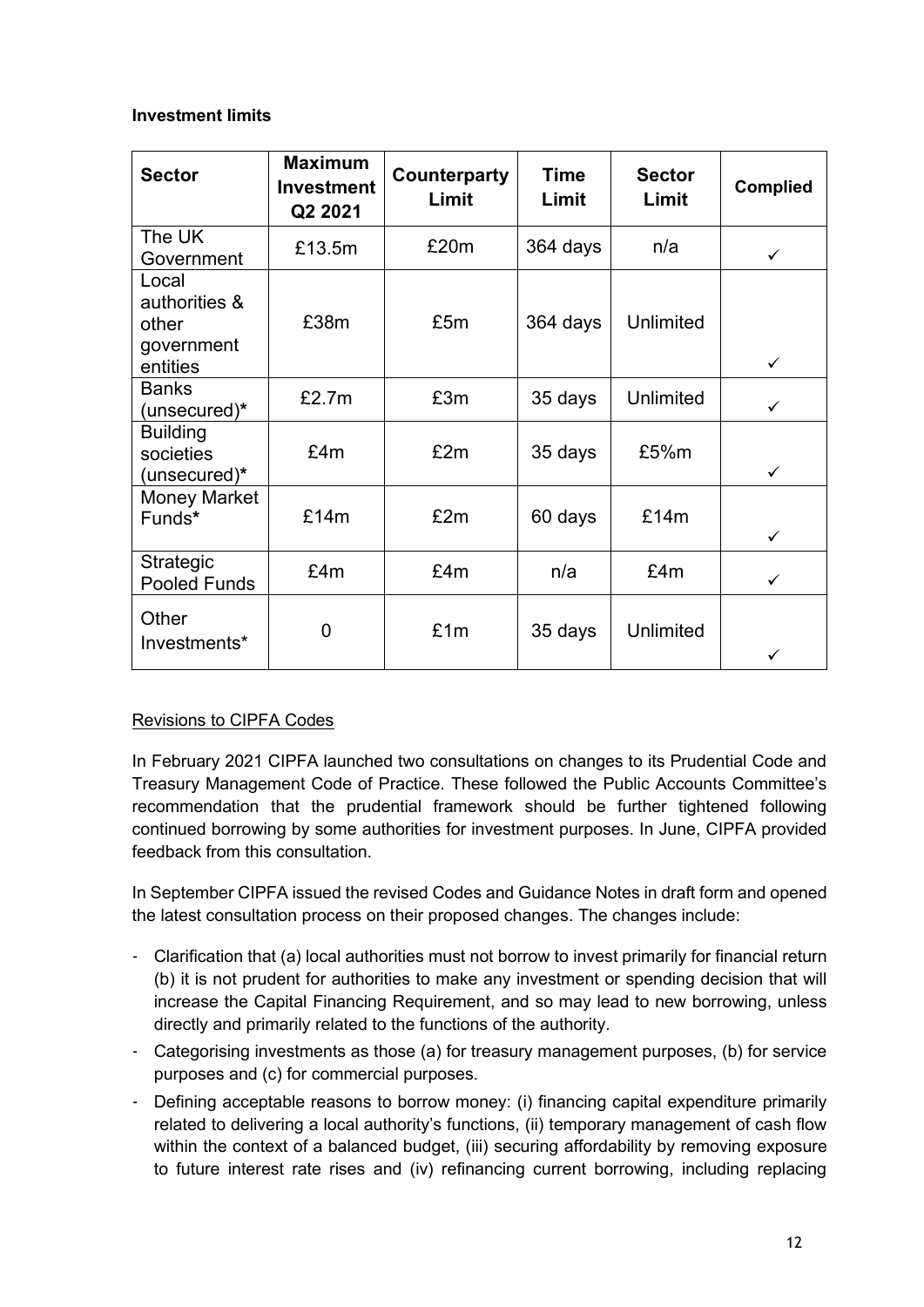internal borrowing.

- For service and commercial investments, in addition to assessments of affordability and prudence, an assessment of proportionality in respect of the authority's overall financial capacity (i.e. whether plausible losses could be absorbed in budgets or reserves without unmanageable detriment to local services).
- Prudential Indicators
	- New indicator for net income from commercial and service investments to the budgeted net revenue stream.
	- Inclusion of the liability benchmark as a mandatory treasury management prudential indicator. CIPFA recommends this is presented as a chart of four balances – existing loan debt outstanding; loans CFR, net loans requirement, liability benchmark – over at least 10 years and ideally cover the authority's full debt maturity profile.
	- Excluding investment income from the definition of financing costs.
- Incorporating ESG issues as a consideration within TMP 1 Risk Management.
- Additional focus on the knowledge and skills of officers and elected members involved in decision making

**MHCLG Improvements to the Capital Finance Framework:** MHCLG published a brief policy paper in July outlining the ways it feels that the current framework is failing and potential changes that could be made. The paper found that "while many authorities are compliant with the framework, there remain some authorities that continue to engage in practices that push the bounds of compliance and expose themselves to excessive risk".

The actions announced include greater scrutiny of local authorities and particularly those engaged in commercial practices; an assessment of governance and training; a consideration of statutory caps on borrowing; further regulations around Minimum Revenue Provision (MRP) and ensuring that MHCLG regulations enforce guidance from CIPFA and the new PWLB lending arrangements.

A further consultation on these matters is expected soon.

Arlingclose's Economic Outlook for the remainder of 2021/22 (based on the October 2021 interest rate forecast)

|                                 | <b>Dec-21</b> | <b>Mar-22</b> | Jun-22 | $Sen-22$ | <b>Dec-22</b> | <b>Mar-23</b> | <b>Jun-23</b> | $Sep-23$ | <b>Dec-23</b> | <b>Mar-24</b> | <b>Jun-24</b> | $Sen-24$ | <b>Dec-24</b> |
|---------------------------------|---------------|---------------|--------|----------|---------------|---------------|---------------|----------|---------------|---------------|---------------|----------|---------------|
| <b>Official Bank Rate</b>       |               |               |        |          |               |               |               |          |               |               |               |          |               |
| Upside risk                     | 0.001         | 0.15          | 0.001  | 0.25     | 0.25          | 0.25          | 0.25          | 0.25     | 0.25          | 0.25          | 0.25          | 0.25     | 0.25          |
| <b>Arlingclose Central Case</b> | 0.10          | 0.10          | 0.25   | 0.25     | 0.25          | 0.50          | 0.50          | 0.50     | 0.50          | 0.50          | 0.50          | 0.50     | 0.50          |
| Downside risk                   | 0.001         | 0.00          | 0.15   | 0.15     | 0.15          | 0.40          | 0.40          | 0.40     | 0.40          | 0.40          | 0.40          | 0.40     | 0.40          |

Arlingclose expects Bank Rate to rise in Q2 2022. We believe this is driven as much by the Bank of England's desire to move from emergency levels as by fears of inflationary pressure.

Investors have priced in multiple rises in Bank Rate to 1% by 2024. While Arlingclose believes Bank Rate will rise, it is by a lesser extent than expected by markets.

The global economy continues to recover from the pandemic but has entered a more challenging phase. The resurgence of demand has led to the expected rise in inflationary pressure, but disrupted factors of supply are amplifying the effects, increasing the likelihood of lower growth rates ahead. This is particularly apparent in the UK due to the impact of Brexit.